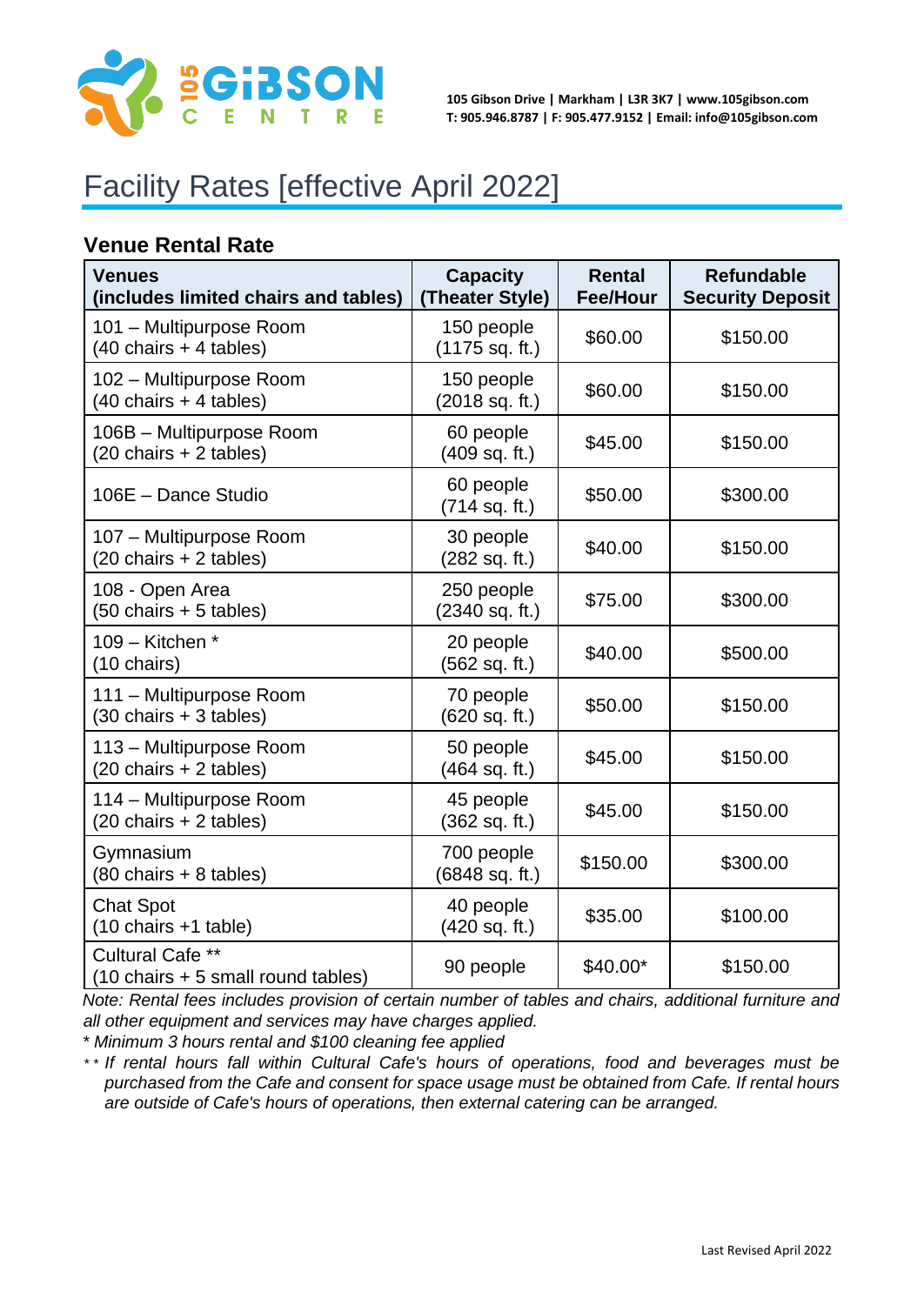

#### **AV Equipment Rental (For inside Centre Only)**

| <b>AV Equipment</b>                                               | Rate (minimum 3 hours)                                                                              | <b>Refundable</b><br><b>Security Deposit</b> |
|-------------------------------------------------------------------|-----------------------------------------------------------------------------------------------------|----------------------------------------------|
| Portable PA System                                                | \$20.00 per hour                                                                                    | \$150.00                                     |
| Portable Projector                                                | \$8.00 per hour                                                                                     | \$50.00                                      |
| Mapex Meridian Blue 5-piece kit with<br>Sabian cymbals & hardware | \$8.00 per hour                                                                                     | \$50.00                                      |
| Roland keyboard FP-7F, 88-key,<br>includes amp, stand and bench   | \$8.00 per hour                                                                                     | \$50.00                                      |
| PA system and Projector in the gym                                | \$35.00 per hour                                                                                    | \$200.00                                     |
| Operator Fee (mandatory for using the<br>system in gym)           | \$40.00 per hour<br>first half hour for set up and the last half<br>$\bullet$<br>hour for take down |                                              |

*Note: Refundable security deposit is refundable with condition after the last day of rental stated in the agreement, please refer to Rental Application Form.* 

### **Other Equipment and Furniture Rental (For inside Centre Only)**

| <b>Other Equipment</b>                                | Rate         |
|-------------------------------------------------------|--------------|
| Stage / podium (staff will help set up and take down) | \$60.00/time |
| Stage at Café                                         | \$30.00/time |
| Piano / Drum Set                                      | \$60.00/time |
| <b>Extra Chairs</b>                                   | \$1.00/chair |
| <b>Extra Tables</b>                                   | \$5.00/table |

#### **Insurance Requirement**

All applicants are required to provide a proof of liability/event insurance and have 105 Gibson Centre as the additional insured. Please refer to the Rental Agreement for more details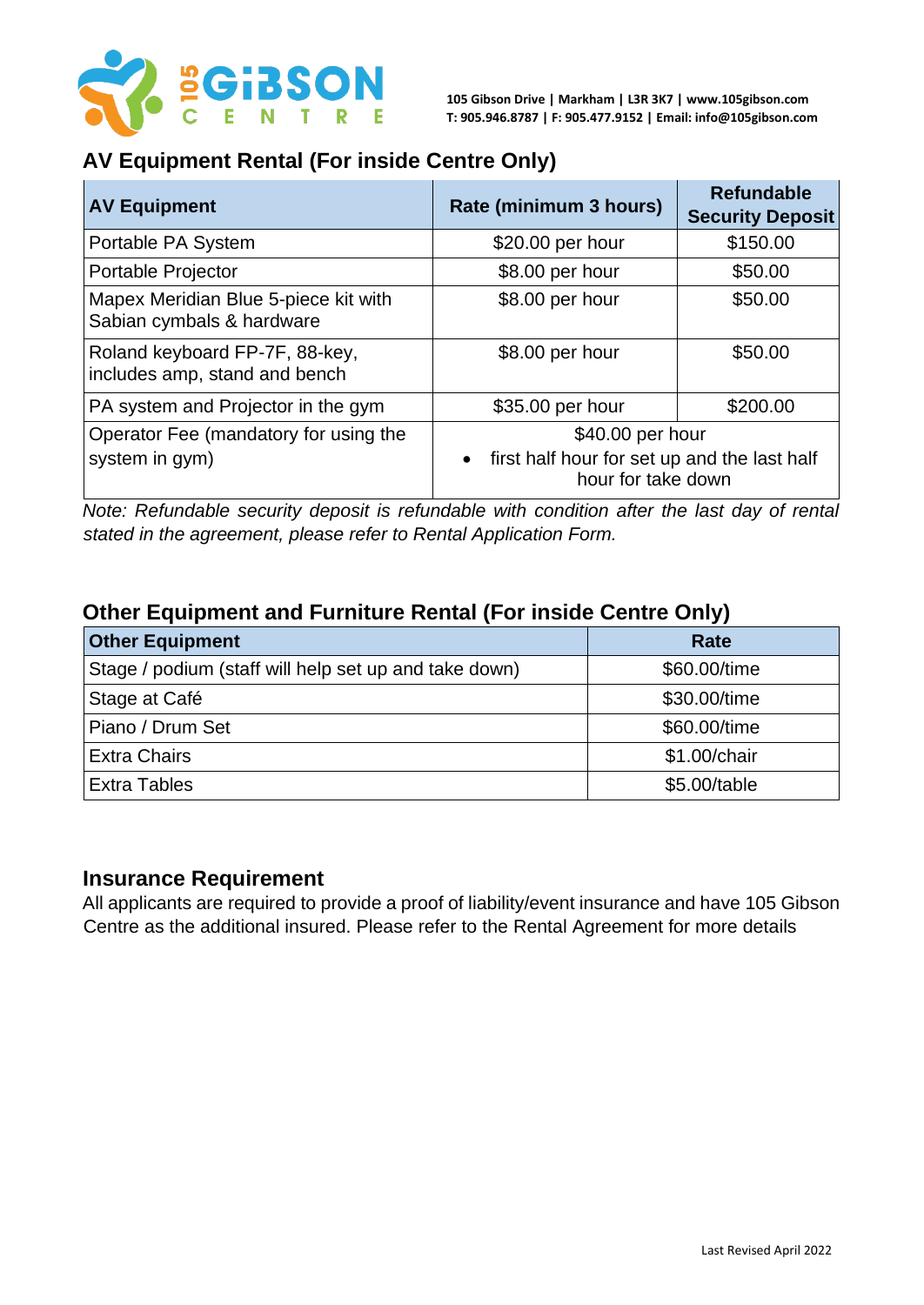

#### **Additional Charge**

105 Gibson Centre will charge the applicant before or after the agreement is signed to cover some extra operational expenses if the following situation applied:

| <b>Situation</b>                                      | <b>Charge</b>         | <b>Note</b>                                                                                                                                                                |
|-------------------------------------------------------|-----------------------|----------------------------------------------------------------------------------------------------------------------------------------------------------------------------|
| <b>Overtime Staff Cost</b><br>per hour                | \$60.00               | If the period of use is out of the Centre<br>service hour                                                                                                                  |
| <b>Additional Staff Cost</b><br>per staff per 8 hours | \$300.00              | If an additional staff is required for the event<br>reservation                                                                                                            |
| Event overtime per<br>room per 30 minute              | \$35.00               | First 15 minutes is the Grace period, after<br>first 15 minutes, \$35.00 will be charged<br>every 30 minutes, less than 30 minutes will<br>be charged as 30 minutes.       |
| <b>Extra Cleaning</b><br>each rental use              | \$60.00               | Extra cleaning charge will be applied if<br>applicant arrange own catering service                                                                                         |
| <b>Admission Fee Charged</b>                          | Subject to<br>discuss | If the applicant is running event that charge<br>admission fee to their participant, 105<br>Gibson Centre will reserve the right to put an<br>extra charge on the booking. |

*We do not charge tax in any rental. If you have any enquiries, please contact 105 Gibson Centre at 905.946.8787*